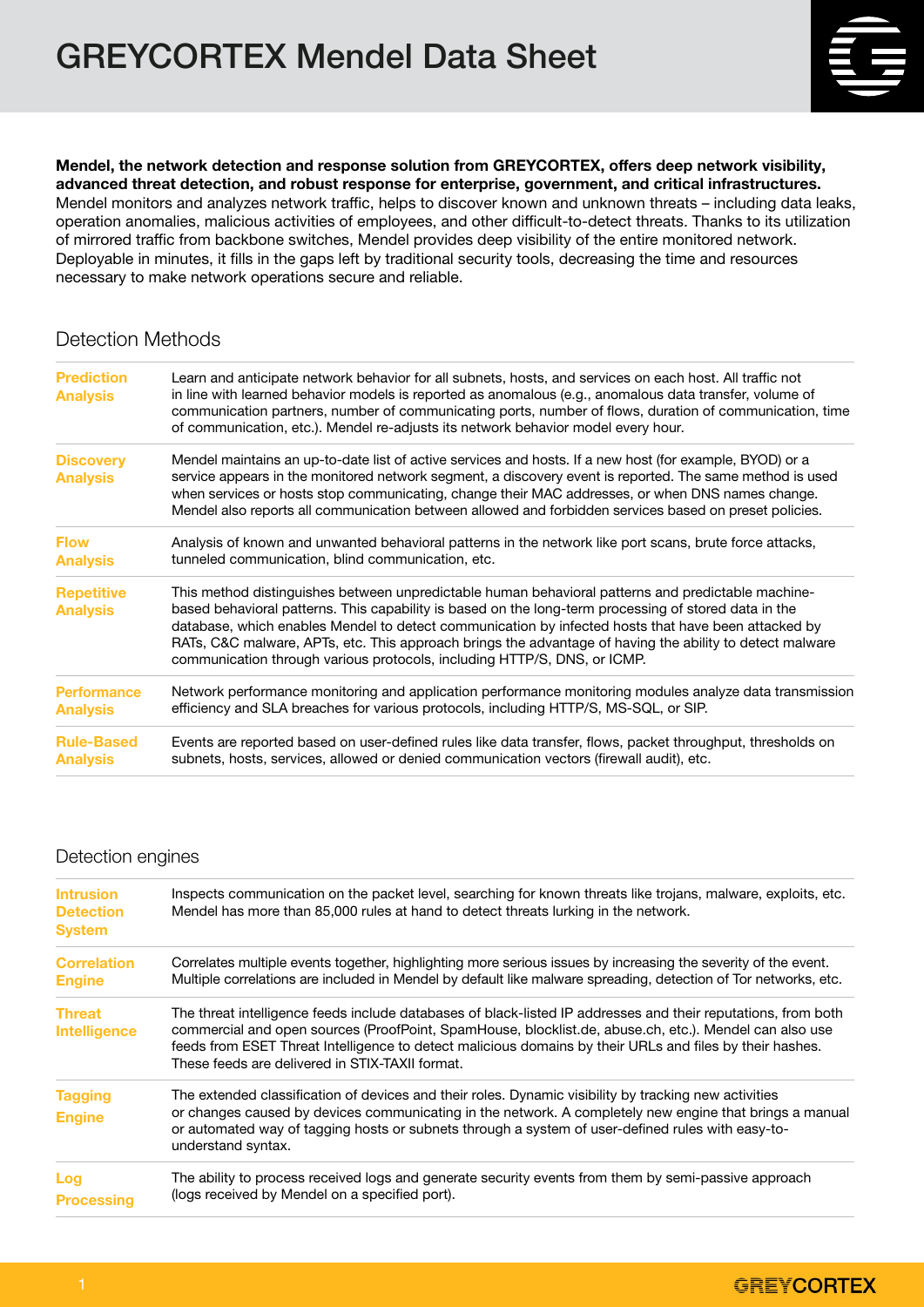## Traffic Processing and Analysis

| <b>Network</b>                          | Flow-based analysis of network traffic with unsupervised                                                                           | <b>Mirrored Traffic Analysis</b>                                                                               |
|-----------------------------------------|------------------------------------------------------------------------------------------------------------------------------------|----------------------------------------------------------------------------------------------------------------|
| <b>Behavior</b><br><b>Analysis</b>      | machine learning and several detection techniques (see above).<br>Detection capabilities:                                          | More sensitive behavioral detection than<br>NetFlow (and similar protocols)                                    |
|                                         | - Malware activity - propagation, downloading, spamming, etc.<br>- Attacker activity - scanning, brute-forcing, exploitation, etc. | Compared to NetFlow/IPFIX, records are<br>enhanced by security parameters and<br>performance metrics           |
|                                         | C&C activity – RAT, APT, AVT, bots, worms, rootkits, etc.                                                                          | <b>Robust Detection</b>                                                                                        |
|                                         | Data exfiltration                                                                                                                  | - Zero-day and advanced threats<br>(APTs, etc.)                                                                |
| <b>Traffic</b>                          | On-demand packet capture                                                                                                           | Remote Access Trojans (RATs)                                                                                   |
| <b>Recording</b>                        | Based on source and destination IP, MAC, protocol, port etc.                                                                       | Data leakage (misused DNS, SSH,<br>HTTP(S), ICMP, etc.)                                                        |
| <b>Deep Packet</b><br><b>Inspection</b> | - Monitors any interaction with, or inside the internal network<br>- Allows to inspect traffic up to 100Gbits/sec                  | - Tunneled traffic (DNS, SSH, HTTP(S),<br>ICMP, etc.)                                                          |
|                                         | Detection signatures for malware, policy violations, attacks,                                                                      | <b>Protocol anomalies</b>                                                                                      |
|                                         | and other activity                                                                                                                 | Port scans                                                                                                     |
|                                         | Malicious file detection by hashing<br>-                                                                                           | Dictionary and brute-force attacks                                                                             |
|                                         | Communication with blacklisted hosts                                                                                               | Data theft and other internal threats                                                                          |
|                                         | Possibility to add user-created signatures                                                                                         | Breach of internal security policies                                                                           |
|                                         |                                                                                                                                    | Network misconfigurations                                                                                      |
|                                         |                                                                                                                                    | DoS, DDoS                                                                                                      |
| <b>Performance</b><br><b>Monitoring</b> | Flow-based analysis of network and application<br>performance (NPM, APM):                                                          | Automatic data harvesting (e.g. e-shop)<br>Encrypted traffic analysis (SSL                                     |
|                                         | - Application awareness                                                                                                            | certificates, fingerprinting, etc.)                                                                            |
|                                         | - Monitoring current and average bandwidth                                                                                         | <b>Detailed Network Visibility</b>                                                                             |
|                                         | Monitoring performance metrics such as application<br>response times, round-trip time, user-experience time                        | - All subnets, hosts, services, and flows<br>with detailed information                                         |
|                                         | - Rule-based detection (e.g. SLA)                                                                                                  | Metadata provides sufficient information                                                                       |
|                                         | - Automatic anomaly-based detection                                                                                                | on network behavior for forensic<br>investigation, regulatory compliance,<br>etc.                              |
| <b>Historical</b>                       | Mendel's Advanced Security Network Metrics (ASNM) protocol                                                                         | - Tunneled traffic                                                                                             |
| <b>Metadata</b><br>and Forensics        | is security and performance-focused for advanced description<br>of network traffic.                                                | - Decrypts encrypted traffic with<br>decryption key                                                            |
|                                         | Capabilities include:                                                                                                              | Automatic identification of critical                                                                           |
|                                         | - Bi-directional flow recording (single flow contains both<br>request and response)                                                | devices in the network like Active<br>Directory, Email server, etc.                                            |
|                                         | - Metadata of application protocols for FTP, SSH, Telnet,<br>SMTP, DNS, DHCP, HTTP, NTP, SMB, SNMP, LDAP, NFS,                     | - Months of historical data are indexed<br>and quickly accessible                                              |
|                                         | MS-SQL, SIP, SSL/TLS, Kerberos, etc.<br>Metadata of industrial protocols for Modbus, DNP3, IEC                                     | - Powerfully search collected data using<br>filtering                                                          |
|                                         | 60870-5-104, IEC 61850 (GOOSE, MMS, SV), ENIP/CIP,<br>CC-link                                                                      | <b>Incident Management</b>                                                                                     |
|                                         | Data can be stored for months or years (depending on<br>storage capacity)                                                          | - Incident Management capabilities to<br>mark events as incidents and track<br>investigation process reporting |
|                                         |                                                                                                                                    | - Simple managerial and analyst reports<br>for different time intervals                                        |

Main Benefits